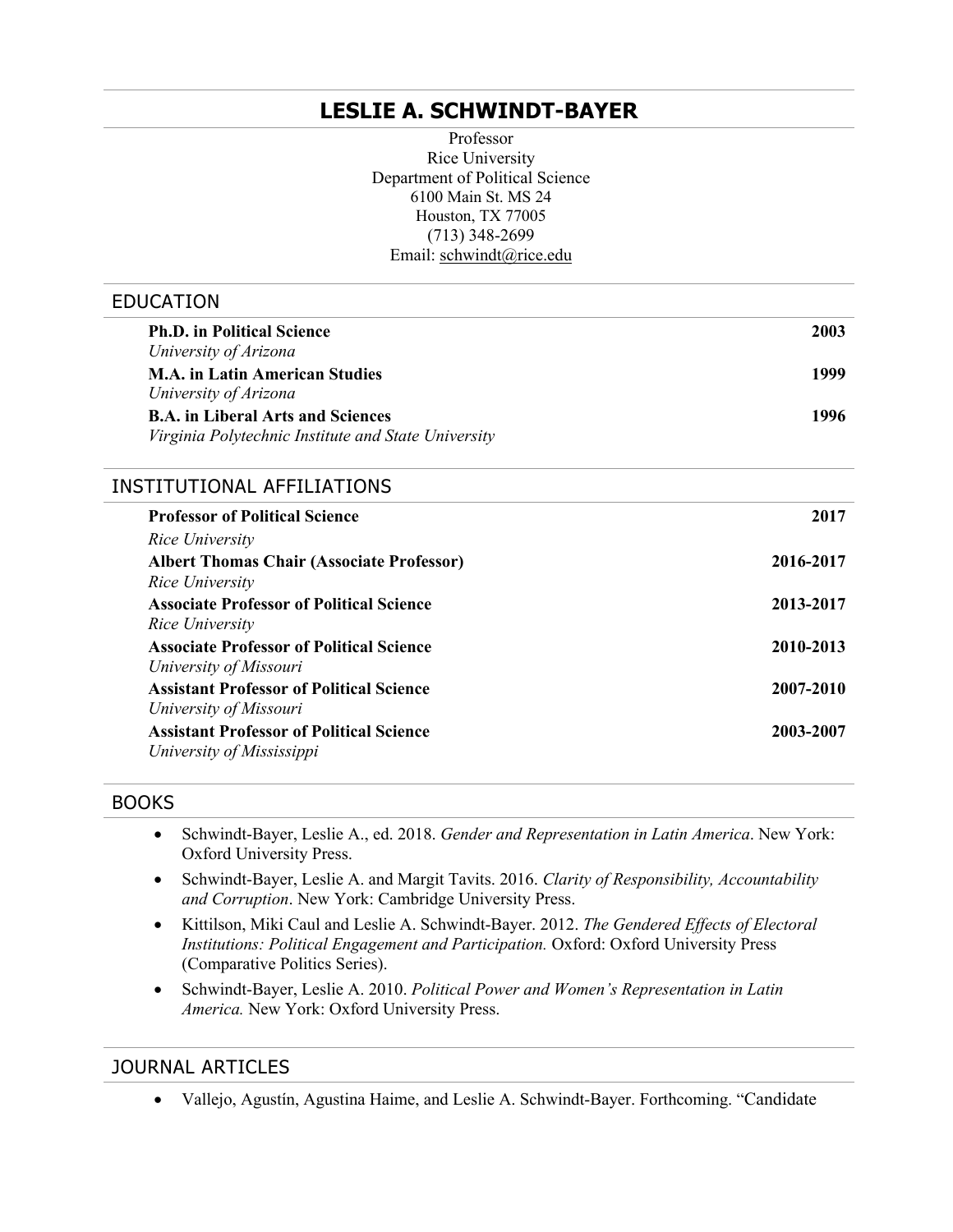Experience and Electoral Success." *Latin American Research Review.* (Accepted July 9, 2021)

- • Tromborg, Mathias Wessel and Leslie A. Schwindt-Bayer. Forthcoming. "A Clarity Model of District Representation: District Magnitude and Pork Priorities." *Legislative Studies Quarterly*. First view, <https://doi.org/10.1111/lsq.12319>
- • Schwindt-Bayer, Leslie A., Agustín Vallejo, and Francisco Cantú. Forthcoming. "Gender and Family Ties in Latin American Legislatures." *Politics & Gender*. First view, <https://doi.org/10.1017/S1743923X20000288>.
- • Schwindt-Bayer, Leslie A. and Kaitlin Senk. 2020. "Review Essay: The Challenges of Gender Representation in Latin America." *Latin American Research Review*, 55(2): 391-396.
- • Esarey, Justin and Leslie A. Schwindt-Bayer. 2019. "Estimating Causal Relationships between Women's Representation in Government and Corruption." *Comparative Political Studies*, 52(11): 1713-1751.
- • Tromborg, Mathias Wessel and Leslie A. Schwindt-Bayer. 2019. "Constituent Demand and \*\* Winner of the 2020 Jewell-Loewenberg Award for the best article in the area of Comparative Politics published in *Legislative Studies Quarterly* in 2019. District-focused Legislative Representation." *Legislative Studies Quarterly* 44(1): 35-64.
- • Esarey, Justin and Leslie A. Schwindt-Bayer. 2018. "Women's Representation, Accountability,  and Corruption in Democracies." *British Journal of Political Science* 48(3): 659-690.
- • Crisp, Brian F., Betul Demirkaya, Leslie Schwindt-Bayer, and Courtney Millian. 2018. "The Role of Rules in Representation: Group Membership and Electoral Incentives." *British Journal of Political Science*. 48(1): 47-67.
- • Schwindt-Bayer, Leslie A. and Catherine Reyes-Housholder. 2017. "Citizen Responses to Female Executives: Is It Sex, Novelty or Both?" *Politics, Groups, & Identities* 5(3): 373-398.
- • Schwindt-Bayer, Leslie A. and Peverill Squire. 2014. "Legislative Power and Women's Representation. *Politics & Gender* 10(4): 622-628.
- • Schwindt-Bayer, Leslie A. 2014. "Women's Representation in Latin American Legislatures: Current Challenges and New Directions." *Revista Uruguaya de Ciencia Política* 23(2): 15-35.
- • Schwindt-Bayer, Leslie A. and Michelle M. Taylor-Robinson. 2011. "The Meaning and  Measurement of Women's Interests: Introduction" *Politics & Gender* 7(3): 417-418.
- • Schwindt-Bayer, Leslie A. 2011. "Women Who Win: Social Backgrounds, Paths to Power, and Political Ambition in Latin American Legislatures" *Politics & Gender* 7(1): 1-33.
- • Kittilson, Miki Caul and Leslie A. Schwindt-Bayer. 2010. "Engaging Citizens: The Role of  Power-Sharing Institutions" *Journal of Politics* 72(4): 990-1002.
- • Schwindt-Bayer, Leslie A. Michael Malecki, Brian Crisp. 2010. "Candidate Gender and Electoral Success in Single Transferable Vote Systems" *British Journal of Political Science*  40(3): 693-709.
- • Schwindt-Bayer, Leslie A. 2010. "Comparison and Integration: A Path toward a Comparative Politics of Gender." *Perspectives on Politics* 8(1): 177-182.
- • Johnson, Gregg B. and Leslie A. Schwindt-Bayer. 2009. "Economic Accountability in Central America." *Journal of Politics in Latin America* 1(3): 33-56.
- • Dettrey, Bryan and Leslie A. Schwindt-Bayer. 2009. "Voter Turnout in Presidential  Democracies." *Comparative Political Studies* 42(10): 1317-1338*.*
- • Schwindt-Bayer, Leslie A. 2009. "Making Quotas Work: The Effect of Gender Quota Laws on the Election of Women." *Legislative Studies Quarterly* 34(1): 5-28*.*
- • Schwindt-Bayer, Leslie A. 2006. "Still Supermadres? Gender and the Policy Priorities of Latin  American Legislators." *American Journal of Political Science* 50(3): 570-585.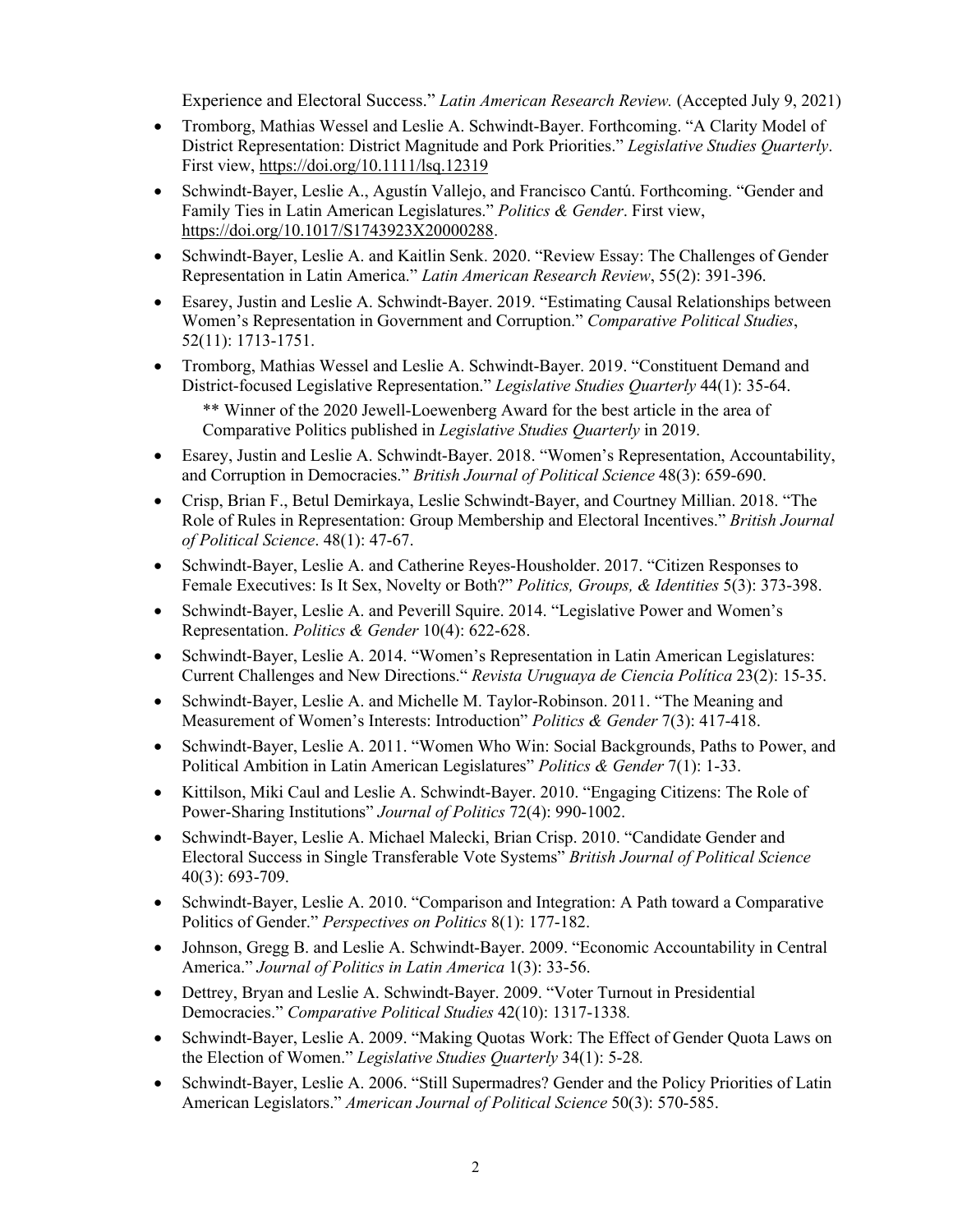- • Schwindt-Bayer, Leslie A. 2005. "The Incumbency Disadvantage and Women's Election to Legislative Office" *Electoral Studies* 24(2): 227-244.
- • Schwindt-Bayer, Leslie A. and William Mishler. 2005. "An Integrated Model of Women's Representation" *The Journal of Politics* 67(2): 407-428.

 \*\* Winner of the 2006 SPSA Award for the best article published in *The Journal of Politics*  during 2005.

- • Heath, Roseanna Michelle, Leslie A. Schwindt-Bayer, and Michelle M. Taylor-Robinson. 2005. "Women on the Sidelines: Women's Representation on Committees" *American Journal of Political Science* 49(2): 420-436.
- • Schwindt-Bayer, Leslie A. and Renato Corbetta. 2004. "Gender Turnover and Roll Call Voting in the U.S. House of Representatives" *Legislative Studies Quarterly* 29(2): 215-229.

### BOOK CHAPTERS

- • Schwindt-Bayer, Leslie A. 2019. "Women's Representation and Democratic Consolidation in Roberto de Souza Pinto, Débora Messenberg, Flávia Lessa de Barros. Brasilia: Câmara dos Latin America" in *Desafios da Consolidação Democrática na América Latina*, eds. Julio Deputados, 127-158.
- • Schwindt-Bayer, Leslie A., Justin Esarey, and Erika Schumacher. 2018. "Gender and Citizen Responses to Corruption among Politicians: The U.S. and Brazil" in *Gender and Corruption: Revising relationships and establishing new avenues for research*, eds. Helena Stensöta and Lena Wängnerud. London: Palgrave, 59-82.
- • Schwindt-Bayer, Leslie A. and Santiago Alles. 2018. "Women in Legislatures: Gender,  Institutions, and Democracy" in *Gender and Representation in Latin America*, ed. Leslie A. Schwindt-Bayer. New York: Oxford University Press, 56-73.
- • Schwindt-Bayer, Leslie A. and Catherine Reyes-Housholder. 2017. "Gender and Institutions in Post-Transition Executives" in *Women Presidents and Prime Ministers in Post-Transition Democracies*, ed. Verónica Montecinos. London, UK: Palgrave Macmillan, 81-99.
- • Reyes-Housholder, Catherine and Leslie A. Schwindt-Bayer. 2016. "The Impact of *Presidentas*  on Political Activity" in *The Gendered Executive: A Comparative Analysis of Presidents, Prime Ministers, and Chief Executives*, eds. Janet Martin and MaryAnne Borrelli. Philadelphia: Temple University Press, 103-122.
- • Escobar-Lemmon, Maria C., Leslie A. Schwindt-Bayer, and Michelle M. Taylor-Robinson. 2014. "Representing Women: Empirical Insights from Legislatures and Cabinets in Latin America" in *Representation: The Case of Women*, eds. Maria C. Escobar-Lemmon and Michelle M. Taylor-Robinson. New York: Oxford University Press, 205-225.
- • Krook, Mona Lena and Leslie A. Schwindt-Bayer. 2013. "Electoral Institutions" in *Oxford Handbook of Gender and Politics*. Georgina Waylen, Karen Celis, Johanna Kantola, S. Laurel Weldon, eds. New York: Oxford University Press, 554-578.
- • Schwindt-Bayer, Leslie A. 2013. "Causas y consecuencias de la representación de las mujeres  en América Latina" in *Espacios de género*. Juliana Ströbele-Gregor and Dörte Wollrad, eds. Buenos Aires: Adlaf, Friedrich-Ebert-Stiftung, 17-29.
- • Schwindt-Bayer, Leslie A. 2012. "Die Repräsentation von Frauen in der Politik Lateinamerikas"  in *German Institute for Global and Area Studies (GIGA) Focus* 5. Available at <www.giga>hamburg.de/giga-focus.

## OTHER PUBLICATIONS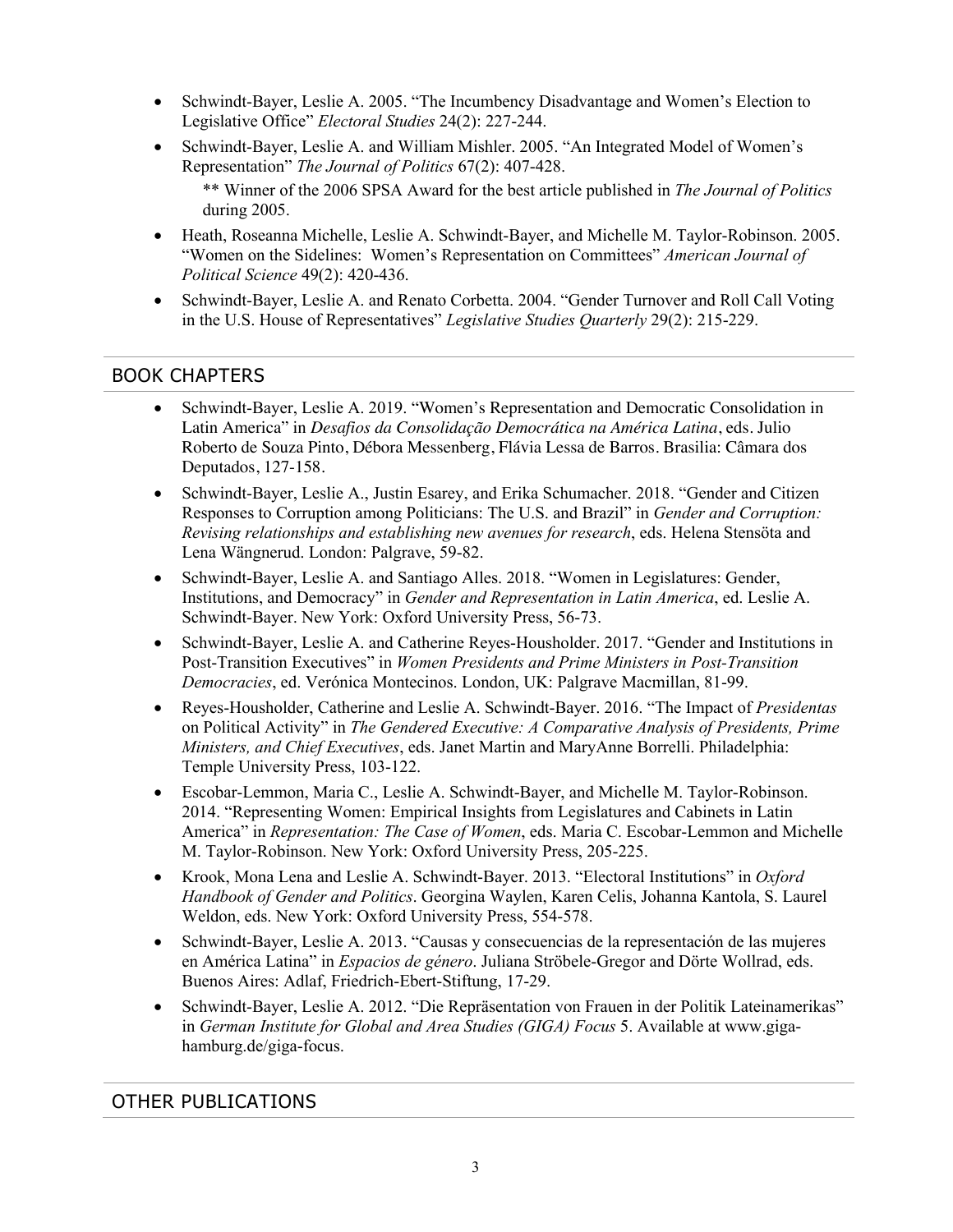- • Schwindt-Bayer, Leslie A. 2018. "Increasing the Number of Women in Latin American Politics" Issue Brief, 4/4/18. Baker Institute for Public Policy, Latin America Initiative. <https://www.bakerinstitute.org/media/files/files/1e80af19/bi-brief-040418-lai-womenpolitics.pdf>
- • Schwindt-Bayer, Leslie A. 2016. "Does the Presence of Women in Politics Reduce Corruption in Latin America?" Issue Brief, 7/29/16. Baker Institute for Public Policy, Latin America Initiative. [http://www.bakerinstitute.org/media/files/files/226840a1/BI-Brief-072916-](http://www.bakerinstitute.org/media/files/files/226840a1/BI-Brief-072916) LAI Corruption.pdf
- • Schwindt-Bayer, Leslie. 2016. "Women's Representation and Democratic Consolidation in Latin America." *E-Legis - Revista Eletrônica do Programa de Pós-Graduação da Câmara dos Deputados* 9(19): 49–71.
- • Schwindt-Bayer, Leslie A. 2015. "Chile's Gender Quota: Will it Work?" Research Paper. Baker Institute for Public Policy, Latin America Initiative. <http://bakerinstitute.org/research/chiles>gender-quota-will-it-work/.
- • Alles, Santiago and Leslie A. Schwindt-Bayer. 2015. *An Integrated PELA Dataset*. Rice University.
- • Schwindt-Bayer, Leslie A. 2011. "Gender Quotas and Women's Political Participation in Latin America." Paper prepared for the Latin American Public Opinion Project's AmericasBarometer Small Grants and Data Award program. <http://www.vanderbilt.edu/lapop/papers-ab>smallgrants.php.
- • Schwindt-Bayer, Leslie A. 2010. "How Presidents Legislate: Agenda-Control and Policy Success in Costa Rica." Kellogg Institute for International Studies Working Paper #369.
- • Schwindt-Bayer, Leslie A. 2008. Book Review of *Gender and Elections*, eds. Susan J. Carroll and Richard L. Fox. *Party Politics* 14(2): 247-249.
- • Schwindt-Bayer, Leslie A. 2007. Book Review of *Gender, Quotas, and Politics*, ed. Drude  Dahlerup. *Politics & Gender* 3(2): 289-291*.*
- • Schwindt-Bayer, Leslie A. 2008. "Women and Power in the Americas: A Report Card (March 2007)" Commissioned report for the Inter-American Dialogue. Washington, D.C.
- • Schwindt-Bayer, Leslie A. 2008. "Women in Power: How Presence Affects Politics" Commissioned report for the Inter-American Dialogue. Washington, D.C.
- • Schwindt-Bayer, Leslie A. 2007. "Female Legislators and the Promotion of Women, Children, and Family Policies in Latin America" Commissioned background paper for UNICEF's 2007 State of the World's Children Report. New York.

## CONFERENCE PAPERS (SINCE 2010)

- • Elia, Emily and Leslie A. Schwindt-Bayer. 2020. "Jumping Ship: Corruption Perceptions, Opposition Parties, and Reelecting Incumbents in Latin America" at the Southern Political Science Association Annual Meeting, San Juan, Puerto Rico, January 9-11.
- • Schwindt-Bayer, Leslie A. and Melody E. Valdini. 2019. "The Loyal Widow Versus the Feminist Firebrand: The Selection of Ideologically Diverse Women as Candidates" at the European Conference on Politics and Gender in Amsterdam, Netherlands, July 4-6.
- • Senk, Kaitlin and Leslie A. Schwindt-Bayer. 2019. "Institutional Security and Women's Bill Sponsorship in Argentina" at the Annual Meeting of the American Political Science Association, Washington, D.C., August 29 – September 2.
- • Elia, Emily and Leslie A. Schwindt-Bayer. 2019. "Jumping Ship: Corruption Perceptions, Opinion Project Conference in Bogotá, Colombia, October 24-26. Opposition Parties, and Reelecting Incumbents in Latin America" at the Latin American Public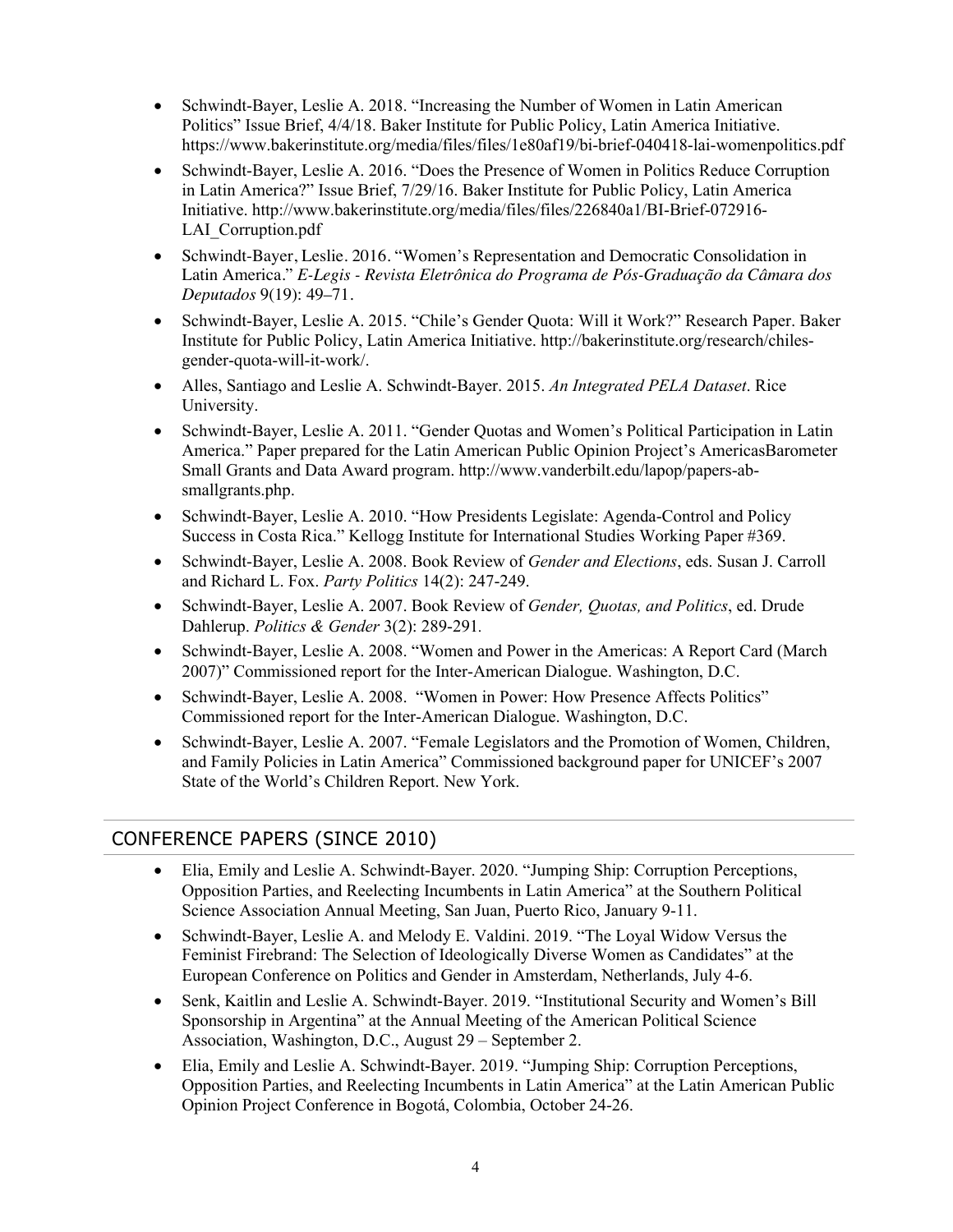- • Esarey, Justin and Leslie A. Schwindt-Bayer. 2018. "Are Women More Resistant to Corruption? A Formal Theory and Evidence from a Laboratory Experiment" at the Annual Meeting of the American Political Science Association in Boston, MA, August 29 – September 2.
- • Schwindt-Bayer, Leslie A., Tania Verge and Nina Wiesehomeier. 2016. "Corruption and Gendered Perceptions of Elites in Spain and Portugal" at the Annual Meeting of the American Political Science Association in Philadelphia, PA, September 1-4.
- Representation and Corruption Link" at the Gender and Corruption Workshop, Gothenburg, • Esarey, Justin and Leslie A. Schwindt-Bayer. 2016. "Establishing Causality in the Women's Sweden, May 23-24.
- • Schwindt-Bayer, Leslie A. and Catherine Reyes-Housholder. 2016. "Evaluating Citizen Responses to Female Executives: A Survey Experiment" at the Symbolic Representation? Groups and Representation in Contemporary Democratic Politics Conference at Arizona State University, Phoenix, Arizona, February 19.
- among Political Elites" at the Southern Political Science Association Annual Meeting in San • Schwindt-Bayer, Leslie A. 2016. "Women's Representation, Risk Aversion, and Corruption José, Puerto Rico, January 7-10.
- • Esarey, Justin and Leslie Schwindt-Bayer. 2015. "Women's Representation, Accountability, and Corruption" at the European Conference on Politics and Gender (ECPG) in Uppsala, Sweden, June 11-13.
- • Schwindt-Bayer, Leslie A. 2015. "Women in Legislatures: Progress without Power." at the Women in Latin American Leadership Conference at Rice University in Houston, Texas, April 10-11.
- • Reyes-Housholder, Catherine and Leslie Schwindt-Bayer. 2014. "The Presence of Presidentas: Conference in Houston, Texas, November 14. Impact on Women's Political Activity?" Presented at the Analyzing Latin American Politics
- • Schwindt-Bayer, Leslie and Nina Wiesehomeier. 2014. "Selecting and Electing Women in Spain and Portugal." Prepared for presentation at the Annual Meeting of the American Political Science Association in Washington, D.C., August 28-31.
- • Reyes-Housholder, Catherine and Leslie Schwindt-Bayer. 2014. "The Presence of Presidentas: Impact on Women's Political Activity?" Prepared for presentation at the Annual Meeting of the American Political Science Association in Washington, D.C., August 28-31.
- • Schwindt-Bayer, Leslie A. and Peverill Squire. 2012. "Legislative Power and Women's Representation." Prepared for presentation at the Annual Meeting of the American Political Science Association in New Orleans, August 30-September 2.
- • Escobar-Lemmon, Maria, Leslie Schwindt-Bayer, and Michelle Taylor-Robinson. 2012. "Representing Women's Interests: Empirical Insights from Legislatures and Cabinets in Latin Analysis of Representation of Women's Interests conference. Texas A&M University, College America." Prepared for presentation at the Identity, Gender and Representation: Empirical Station, TX, February 24-25.
- • Qi, Lingling, Leslie Schwindt-Bayer, Margit Tavits. 2012. "Institutions and Corruption in Presidential Democracies." Prepared for presentation at the Annual Meeting of the Midwest Political Science Association in Chicago, April 12-15.
- • Kittilson, Miki Caul and Leslie A. Schwindt-Bayer. 2011. "From Westminster to Proportional Representation: The Dynamics of the Gender Gap in Political Engagement in New Zealand." Prepared for presentation at the Annual Meeting of the American Political Science Association in Seattle, WA, September 1-4.
- • Kittilson, Miki Caul and Leslie A. Schwindt-Bayer. 2010. "Party Systems, Democratic Engagement and Gender in Comparative Perspective" Prepared for presentation at the Annual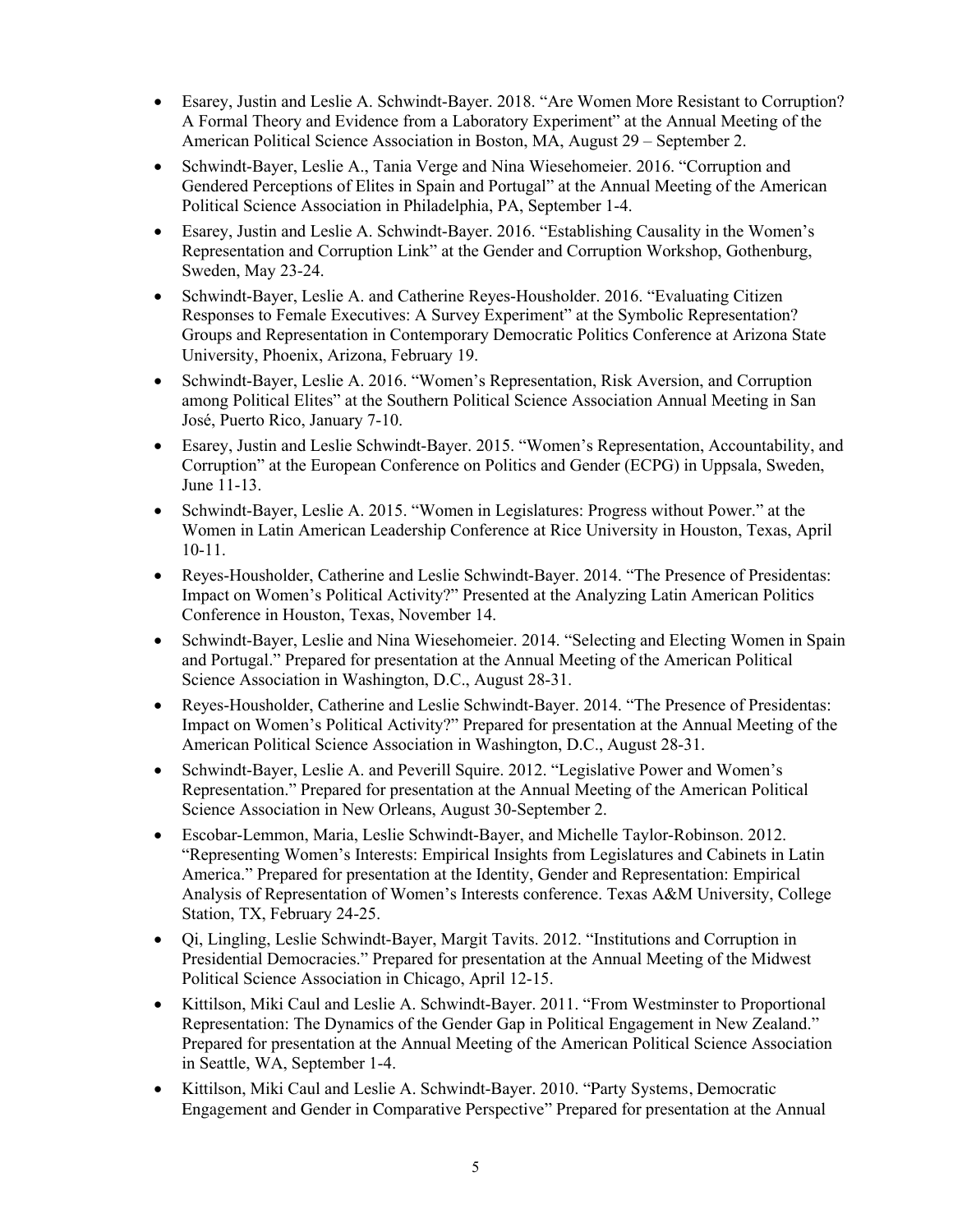Meeting of the American Political Science Association in Washington, D.C., September 2-5.

### INVITED PRESENTATIONS

- • "Jumping Ship: Corruption Perceptions, Opposition Parties, and Reelecting Incumbents in Latin America," University of Wisconsin, November 12, 2020.
- • "Jumping Ship: Corruption Perceptions, Opposition Parties, and Reelecting Incumbents in Latin America," University of Texas, September 23, 2019.
- • "Are Women More Resistant to Corruption? A Formal Theory and Evidence from a Laboratory Experiment," Texas A&M University, September 25, 2018.
- "Gender Inequality and Politics around the World." Rice University's Scientia Lecture Series Inequality. Houston, Texas. April 12, 2016.
- Queen's University, Belfast UK, October 15, 2015.
- • "Women's Representation, Accountability, and Corruption." Invited presentation at The Quality of Government and the Performance of Democracies conference at University of Gothenburg, Gothenburg, Sweden, May 20-22, 2015.
- • "Gender, Politics, and Corruption" for the Abigail Scott Duniway Speaker Series at Portland State University, May 7, 2015.
- University of Maryland, April 27, 2015.
- University of Kentucky, October 24, 2014.
- • "Women in Politics." Rice University's Scientia Lecture Series The Power of Ideas, Houston, Texas. April 8, 2014.
- • Public lecture, classroom discussion, and conference paper presentation for the Women in Politics Workshop at the University of Tennessee, April 11, 2014.
- • "Institutions and Corruption in Presidential Democracies." Texas A&M University, November 15, 2013.
- Brasília, Brazil. June 11-13, 2013. • "Women's Representation and Democratic Consolidation in Latin America" III Seminário Internacional Estudos Legislativos: Desafios da consolidação democrática na América Latina.
- Latin American Research (ADLAF) and the Friedrich Ebert Foundation's Biannual Congress. Keynote Speaker. Berlin, Germany. May 2012. • "Women's Representation and Legislator Behavior in Latin America." German Association for
- • "Gender Quotas and Women's Political Participation in Latin America." Latin American Public Opinion Project 2012 Americas Barometer Kick-off Meeting in Miami, FL. October 2011.
- • "Institutions, Gender, and Political Engagement." Latin American Public Opinion Project, Vanderbilt University. April 2011.
- • "Voice without Power: Women in Latin American Legislatures." University of Missouri Chancellor Diversity Series. March 2011.
- "Institutions, Gender, and Political Engagement." Oklahoma State University. March 2011.
- • "Voice without Power: Women in Latin American Legislatures." University of Missouri-St. Louis, Sue Shear Leadership Institute. November 2010.

#### GRANTS AND AWARDS

• Rice University Excellence in Advising Award for 2021 2021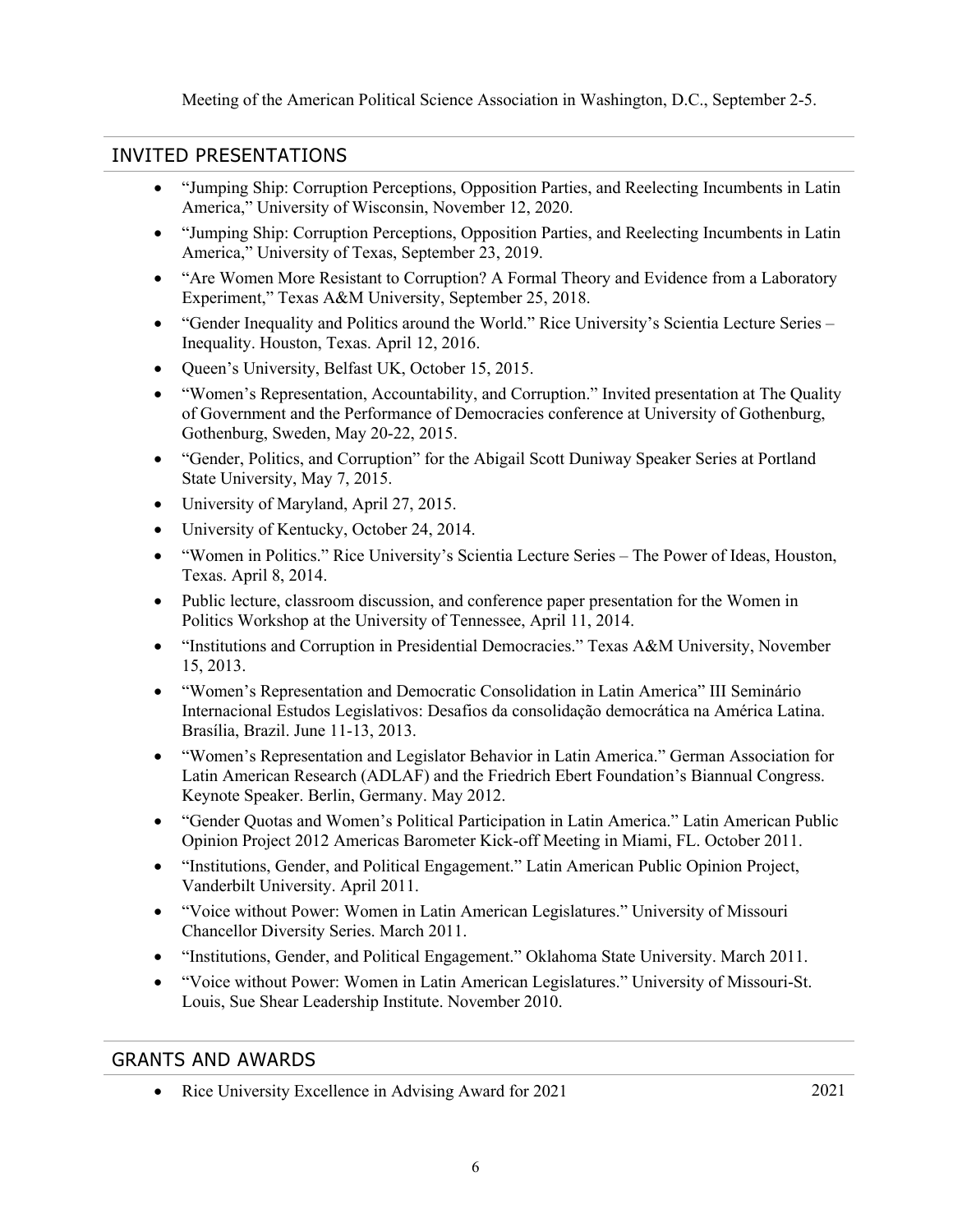| $\bullet$ | Jewell-Loewenberg Award for the best article in the area of Comparative Politics<br>published in Legislative Studies Quarterly in 2019 for "Constituent Demand and<br>District-Focused Legislative Representation" (with Mathias Tromborg) | 2020             |
|-----------|--------------------------------------------------------------------------------------------------------------------------------------------------------------------------------------------------------------------------------------------|------------------|
| $\bullet$ | National Science Foundation, award SES-1940313, "Workshop: Improving<br>Gender Equality in Legislative Studies" - \$21,574                                                                                                                 | 2020             |
| $\bullet$ | Rice University Creative Ventures Fund for "Improving Gender Equality in<br>Legislative Studies" - \$14,000                                                                                                                                | 2019             |
| ٠         | Rice University Creative Ventures Fund for the 2010 Texas Comparative Politics<br>Workshop - \$10,000                                                                                                                                      | 2019             |
| ٠         | <b>Outstanding Associate, Brown College</b>                                                                                                                                                                                                | 2019             |
| $\bullet$ | APSA Centennial Center Research Grant funded by the William A. Steiger Fund<br>for Legislative Studies for "Improving Gender Equality in Legislative Studies" -<br>\$10,000 (with Eleanor Neff Powell and Gisela Sin)                      | 2019             |
| $\bullet$ | Doerr Institute Leader Development Innovation Award for "Developing Women<br>Political Leaders" - \$43,046 (with Carly Mayes and Kaitlin Senk)                                                                                             | 2019             |
| $\bullet$ | Rice University Office of Inquiry-based Learning Development & Enhancement<br>Grant - \$30,000 (awarded again for 2019-2020)                                                                                                               | 2018-2019        |
| ٠         | Rice University Quality Enhancement Project Planning Grant - \$10,000                                                                                                                                                                      | 2017-2018        |
| ٠         | Doerr Institute Leader Development Innovation Award for "Gender, Risk<br>Aversion, and Corruption in a Laboratory Experiment" - \$12,500 (with Justin<br>Esarey)                                                                           | 2016             |
| $\bullet$ | Visiting Research Fellow in the School of Politics, International Studies and<br>Philosophy at Queen's University, Belfast                                                                                                                 | 2015-2016        |
| ٠         | School of Social Sciences Conference Grant for Women in Latin American<br>Leadership Conference hosted at Rice, April 9-11, 2015 - \$20,000                                                                                                | 2015             |
|           | NSF Grant Submission on January 15, 2015 – Requested \$246,764 (not funded)                                                                                                                                                                | 2015             |
|           | Rice University Faculty Initiative Fund - \$50,000                                                                                                                                                                                         | 2014             |
|           | Social Sciences Research Institute Small Grant Fund - \$20,000                                                                                                                                                                             | 2014             |
| $\bullet$ | 2014-2015 Ministerio de Ciencia y Competitividad (Spanish Government) for<br>"SIMBOLREP: The Symbolic Impact of Women's Political Representation"<br>$€44,770$ (team member)                                                               | 2014             |
| ٠         | 2013-2015 Fundação para a Ciência e a Tecnologia (FCT) Grant for "Mulh(j)er e<br>Poder: A Representação Política das Mulheres em Portugal e Espanha" €77,950<br>(team member)                                                              | 2013             |
|           | University of Missouri Summer Research Fellowship                                                                                                                                                                                          | 2012             |
|           | Latin American Public Opinion Project (LAPOP) Summer Research Grant                                                                                                                                                                        | 2011             |
|           | Latin American Public Opinion Project (LAPOP) Best Paper Award for "Gender<br>Quotas and Women's Political Participation in Latin America"                                                                                                 | 2011             |
|           | University of Missouri Research Leave Fellowship                                                                                                                                                                                           | <b>FALL 2011</b> |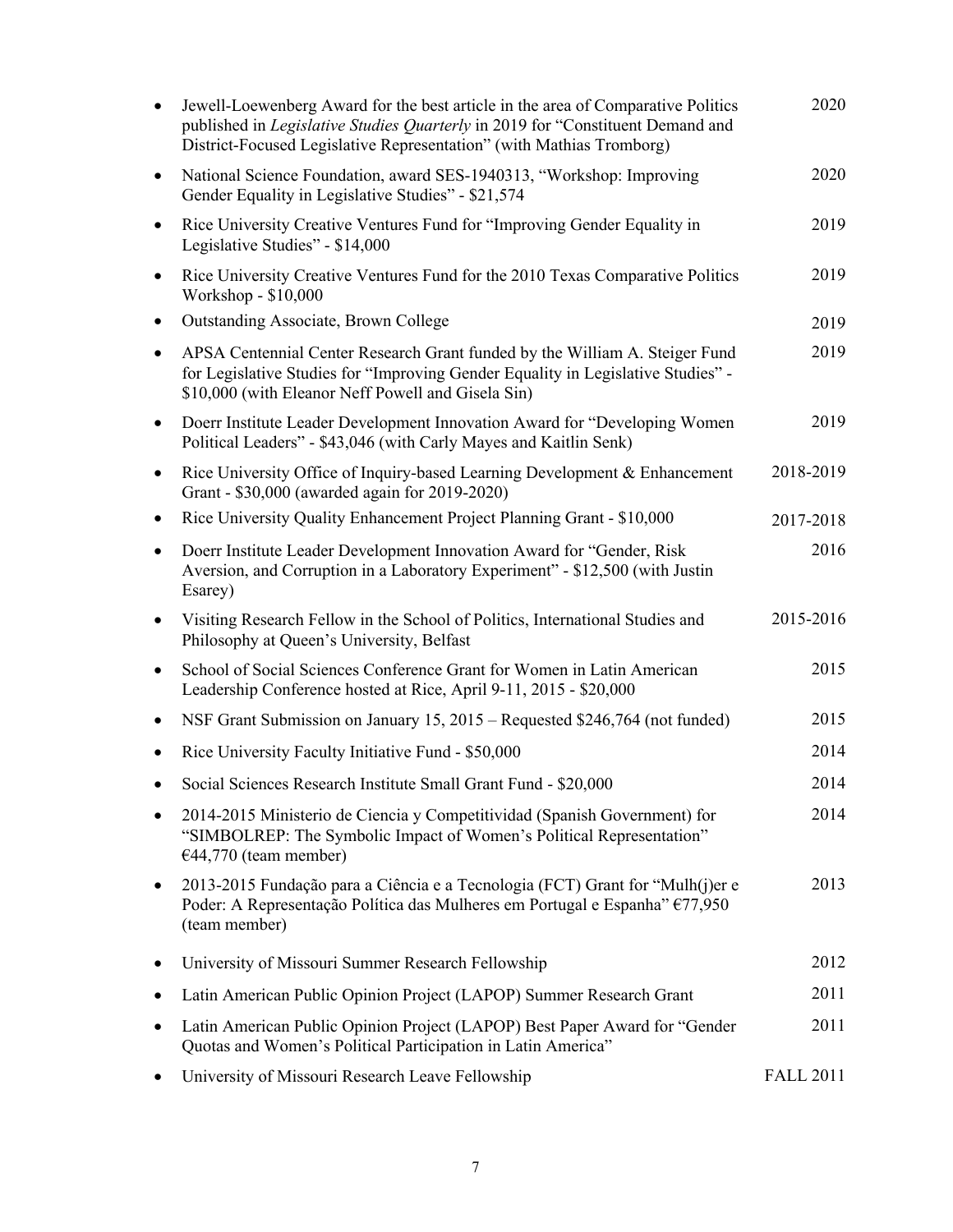|           | University of Missouri Research Council Large Research Grant - \$7,500                                                                                                                                                                                                                                | 2010             |
|-----------|-------------------------------------------------------------------------------------------------------------------------------------------------------------------------------------------------------------------------------------------------------------------------------------------------------|------------------|
|           | Visiting Fellowship at the Kellogg Institute for International Studies, Notre<br>Dame                                                                                                                                                                                                                 | <b>FALL 2008</b> |
|           | University of Missouri Summer Research Fellowship                                                                                                                                                                                                                                                     | 2008             |
|           | Univ. of Missouri Arts & Sciences Alumni Association Faculty Incentive Grant                                                                                                                                                                                                                          | 2008             |
| $\bullet$ | Office of Research and Sponsored Projects Summer Research Grant - University<br>of Mississippi                                                                                                                                                                                                        | 2007             |
|           | Southern Political Science Association Award for Best Article Published in The<br>Journal of Politics during 2005 for "An Integrated Model of Women's<br>Representation"                                                                                                                              | 2006             |
| $\bullet$ | Best Dissertation Award from the American Political Science Association<br>Women and Politics Research Section                                                                                                                                                                                        | 2004             |
| $\bullet$ | LAPIS Best Paper Award from the Latin American Political Institutions Section<br>of the Latin American Studies Association for papers presented at the 2003<br>International Congress: "Presidential Powers, Economic Performance, and Public<br>Approval" with Gregg Johnson and J. Salvador Peralta | 2004             |
| ٠         | College of Liberal Arts Summer Research Grants - University of Mississippi                                                                                                                                                                                                                            | $2004 - 6$       |
|           | Fulbright Student Grant for dissertation fieldwork in Colombia                                                                                                                                                                                                                                        | 2002             |
| $\bullet$ | Summer Field Grant from the Center for Latin American Studies/Hewlitt<br>Foundation to support preliminary dissertation field research                                                                                                                                                                | 2002             |
| $\bullet$ | Social and Behavioral Sciences Research Institute Graduate Research Grant for<br>Dissertation Research, University of Arizona                                                                                                                                                                         | 2002             |
| $\bullet$ | University of Arizona Foundation Award for Meritorious Performance in<br>Teaching                                                                                                                                                                                                                     | 2001             |
| $\bullet$ | Summer Grant Development Stipend from the Social and Behavioral Sciences<br>Research Institute, University of Arizona, with Brian F. Crisp                                                                                                                                                            | 2000             |
|           | Tinker Foundation Grant to conduct Master's thesis fieldwork in Costa Rica                                                                                                                                                                                                                            | 1999             |

## COURSES TAUGHT

| <b>Graduate Level</b>                     |
|-------------------------------------------|
| Introduction to Comparative Politics      |
| <b>Comparative Political Institutions</b> |
| Women and Minority Representation         |
| <b>Undergraduate Level</b>                |
| Introduction to Comparative Politics      |
| Politics of Latin America                 |
| Politics of South America                 |
| Latin American Politics through Film      |
| Women and Politics                        |
|                                           |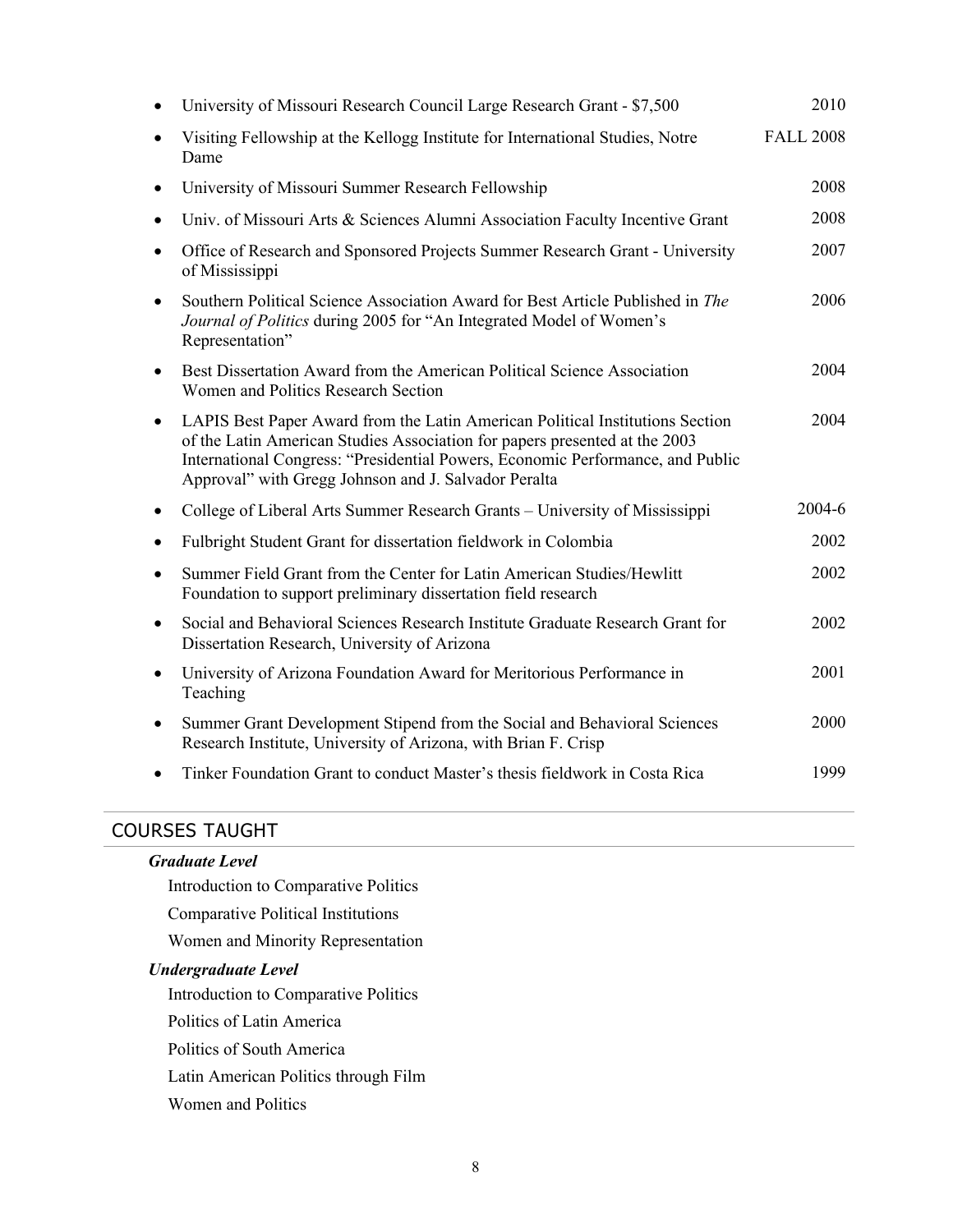## SERVICE AND ACADEMIC DEVELOPMENT

#### **Outside Rice University**

- Legislative Studies Section 2021 Rosenthal Prize committee member
- *Comparative Political Studies* Editorial Board (April 2016 current)
- • Member of the Academic Council for the Revista Latinoamericana de Opinión Pública (2021 current)
- • Co-founder and executive committee member of the Women in Legislative Studies project, [www.womeninlegislativestudies.org,](www.womeninlegislativestudies.org) (2019 – current)
- • Member of Quality of Government Datasets Steering Committee at the University of Gothenburg, Sweden, 2020 – ongoing.
- Fulbright National Screening Committee member for South America, 2020-2022.
- Organized and hosted Women in Legislative Studies virtual workshop, September 24, 2020.
- 2020 Jewell-Loewenberg Award committee member for Legislative Studies Section of APSA
- 2020 *Journal of Politics* Best Article Award committee member
- Co-Editor, *Research & Politics* (2018-2021)
- 2019 *American Journal of Political Science Best Article Award committee member*
- Legislative Studies Section Executive Committee At-Large Member (2017-2021)
- Legislative Studies Section 2018 Emerging Scholar Award Committee Member
- APSA 2017 Heinz Eulau Award Committee Member
- MPSA 2017 Westview Press Award Committee Member
- APSA 2016 Annual Meeting Representation and Electoral Systems section chair
- Legislative Studies Section 2016 Fenno Prize committee member
- *Political Research Quarterly* Editorial Board (January 2016 June 2018)
- *Journal of Politics* Editorial Board (January 2011 December 2014)
- *American Journal of Political Science Editorial Board (January 2010 December 2013)*
- National Science Foundation Senior Advisory Panel member
- Chair of the 2011 APSA Legislative Studies Section's CQ Press Award committee.
- • Member of the 2011 APSA Representation and Electoral Systems section's Lawrence Longley Award for the best paper published on Representation and Electoral Systems in 2010.
- MPSA 2010 Annual Meeting Women and Politics Section Co-Chair
- • Southern Political Science Association Committee to Improve the Status of Women in the Profession member (2008)
- • Member of the APSA Women and Politics Research Section Committee to select the Best Dissertation in 2008.
- MPSA 2007 Annual Meeting Latin American and Caribbean Politics Section Chair
- • MPSA 2007 Annual Meeting organized and chaired Midwest Women's Caucus Roundtable, "Women Faculty in the Classroom: Strategies for Success"
- Member of Southern Political Science Association committee to decide 2006 Best Article for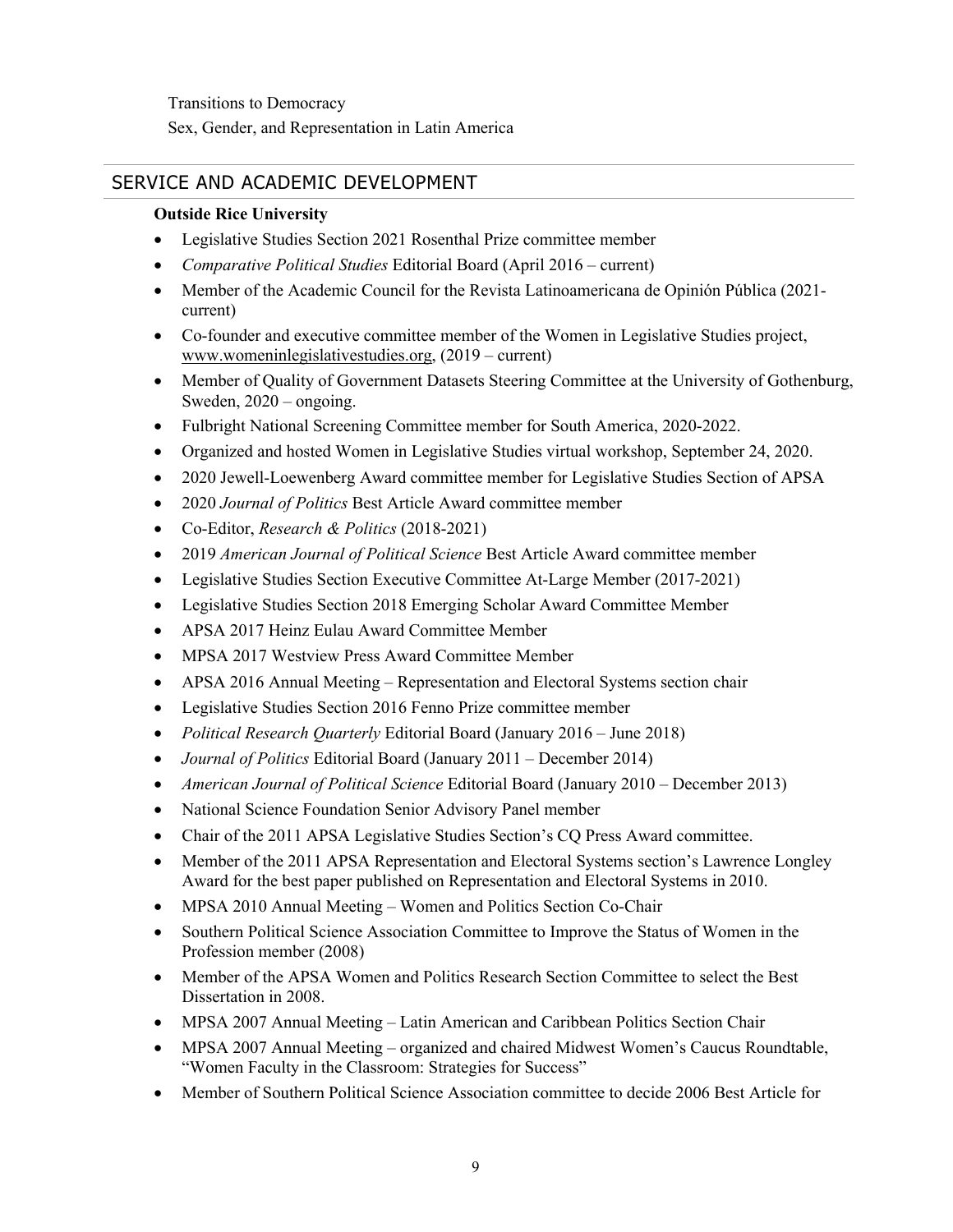*The Journal of Politics.* 

- Treasurer of the Midwest Women's Caucus (April 2004-2006)
- • Treasurer of the Latin American Political Institutions Section (LAPIS) of the Latin American Studies Association (March 2005-2007)
- • Reviewer for *American Political Science Review*, *Journal of Politics*, *American Journal of Political Science, British Journal of Political Science, Comparative Political Studies, Politics & Gender, Politics Groups and Identity, Latin American Politics and Society, Latin American Research Review, Journal of Politics in Latin America, Legislative Studies Quarterly, Political Research Quarterly, Political Behavior*, *Party Politics*, *European Political Science Review*, *Governance*, *Perspectives on Politics, World Politics*, among others*.*
- National Science Foundation proposal reviewer.
- • Book reviewer for Cambridge University Press, Oxford University Press, Temple University Press, Palgrave, Lynne Rienner Publishers, and others.

#### **Rice University**

- Chair of Rice University Academic Advising Advisory Committee (2021 current)
- Initiative for the Study of LatinX America (ISLA) at Rice steering committee member (2021 current)
- major steering committee (2019 current) • Managerial Studies (MANA)/Managerial Economics and Organizational Sciences (MEOS)
- • Faculty Senate member and member of Nominations and Elections Committee (January April 2021)
- Chair of the Social Sciences School Course Review Committee (2020-2021)
- Dean of Social Sciences search committee member (2019-2020)
- Chair, Faculty Senate Working Group on Academic Advising (2018-2021)
- Major/Transfer Advisor for Political Science (2018 2021)
- Director of Undergraduate Studies (2017 2021)
- Member of Social Sciences Personnel, Policies, and Planning (PPP) Committee (2018-2019)
- Political Science Department Search Committee Chair (2016, 2017)
- Pi Sigma Alpha National Political Science Honor Society Rice chapter advisor (2016 2019)
- Century Scholar Advisor (2015-2017)
- Divisional Advisor for the Social Sciences at Brown College, Rice University (2015 2021)
- • Faculty Advisory Board member for the Program in Writing and Communication, Rice University (2015 – 2019)
- • Steering Committee member for the Rice University Center for the Study of Women, Gender, and Sexuality (2015 – 2017)
- Social Sciences subcommittee member for Gardner Award for Best Dissertation (2015)
- Rice School of Social Sciences Faculty Advisory Board (August 2014 August 2016)
- Political Science Undergraduate Curriculum Committee member (2015 2017)
- Political Science Graduate Committee member (2014 2016)
- • Baker Institute Rice Faculty Scholar as part of the Latin America Initiative (August 1, 2014 current)
- Faculty affiliate in the Latin American Studies major
- Faculty affiliate in the Center for the Study of Women, Gender, and Sexuality